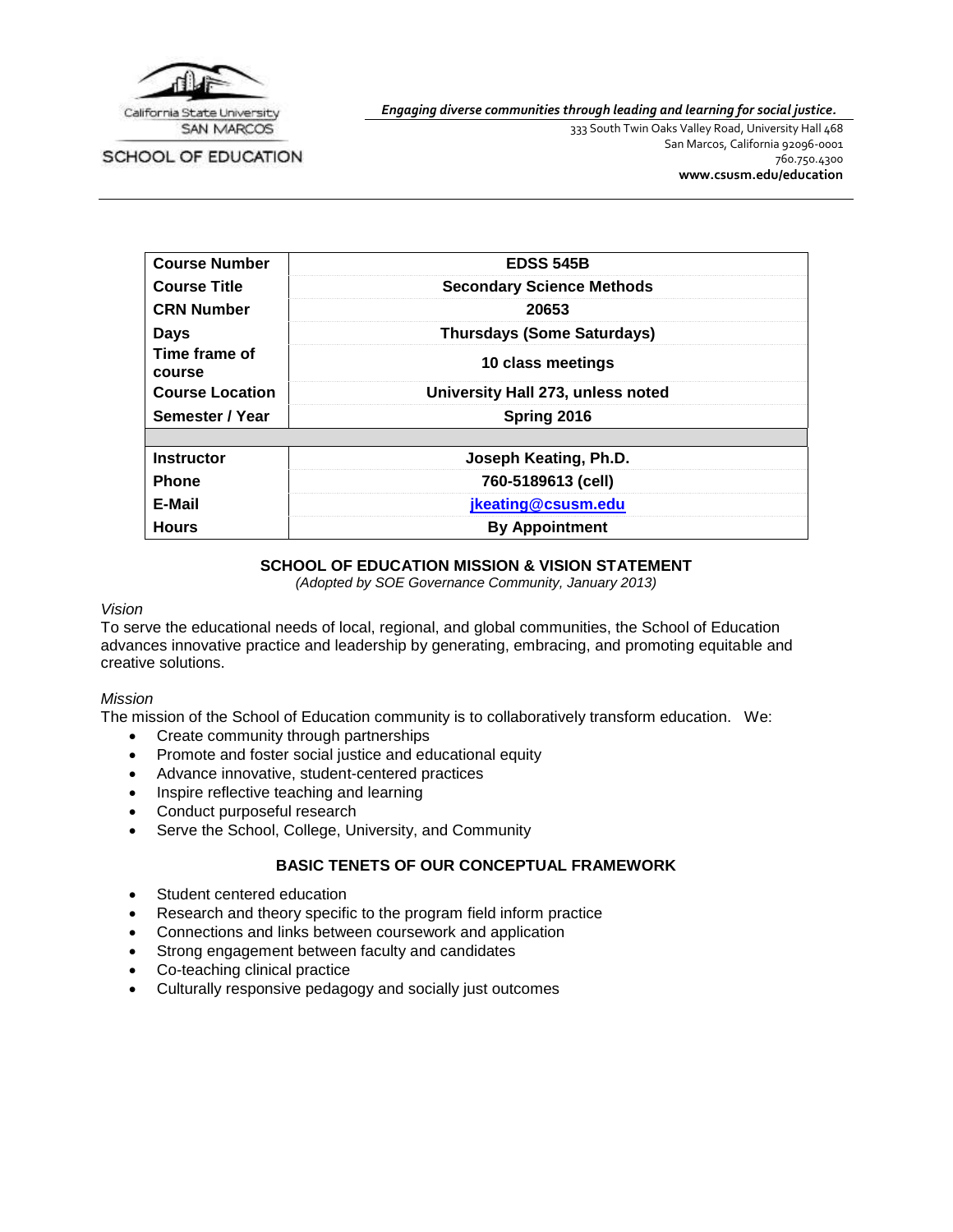# **Table of Contents**

<span id="page-1-0"></span>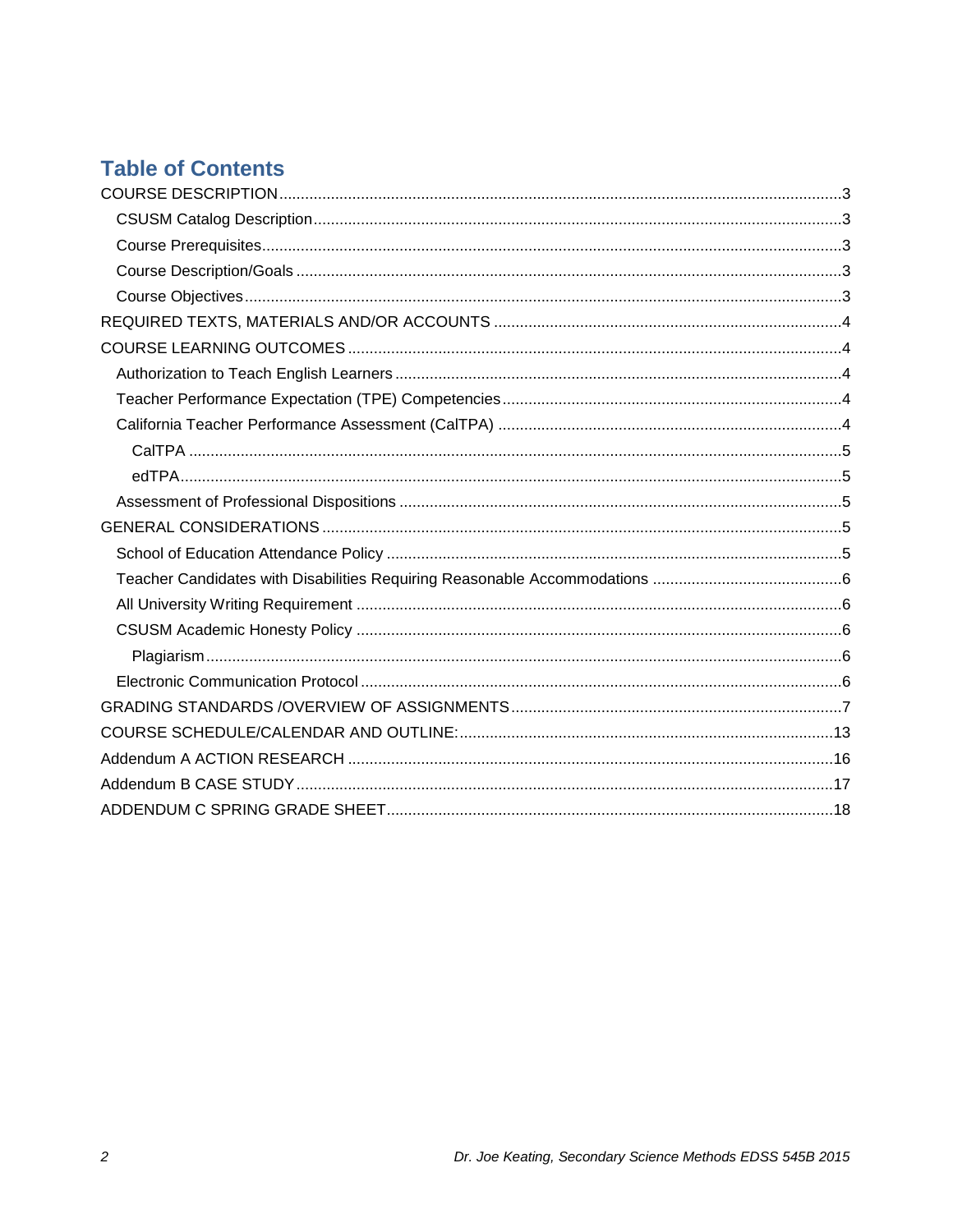# **COURSE DESCRIPTION**

# <span id="page-2-0"></span>**CSUSM Catalog Description**

Secondary Science Education B: Focuses on developing an understanding of theory, methodology, and assessment of Science in integrated and inclusive secondary classrooms: Part B. Prerequisite: EDSS 545A.

# <span id="page-2-1"></span>**Course Prerequisites**

Admission to the Single Subject Program or pursuit of a single subject add-on credential (by permission) is required to enroll in this course as well as EDUC 350, EDUC 364, & EDUC 422 or equivalent.

# <span id="page-2-2"></span>**Course Description/Goals**

This course will be held both fall and spring semesters for a total of 4 credits (approximately 30 contact hours per semester, 2 credits per semester). It fulfills the requirement for a methods course for all Single Subject (Secondary) Science credential students. Upon completion of this course, the preservice teacher will be able to formulate a basis to teach a standards based science course in the secondary school in a manner that is exciting, creative and rigorous. To accomplish this, the candidate will formulate a personal framework of science education based on both a historical/philosophical perspective as well as from knowledge of the state and national frameworks and other reform documents. Using this knowledge as a framework, he (she) will learn to apply multiple strategies and resources for the development of unit plans, instructional delivery and assessments that utilize a student-centered, inquiry (problem-solving) and community based approach to the teaching of science for all students. This should be in evidence during Clinical Practice 1 and 2 as part of the required Teacher Performance Assessment (TPA). **Classes will consist of formal class meetings, field trips, videoconferences and independent study totaling approximately 20 seminars @ 10 seminars per semester @ 3.0 hrs. Each**

# <span id="page-2-3"></span>**Course Objectives**

These objectives will be measured (by utilizing rubrics) through the successful application of the concepts by completion of specific assignments (see descriptions). Prior to completing the assignments, students will be presented with opportunities to discuss effective models and examples, texts and other readings and through discussions both in-class and blogs. The expectation is that they will successfully and seamlessly be able to integrate these applications in clinical practice 1 and 2 (as measured by supervisor's observation as indicated in the teacher performance applications (TPA).

- 1) The teacher candidate will be able to apply **the major concepts of frameworks and standards in Science Education** to their curriculum based on the California Frameworks in Science, the Next Generation Science Standards (NGSS) as well as the general recommendations for science education indicated by international studies such as Tests of International Science and Math Study (TIMSS);
- 2) The teacher candidate will be able to understand what is learned from the **general history and philosophy of science education** in the United States and how it might apply to current educational practice;
- 3) The teacher candidate will understand and be able to **integrate a variety of diverse resources**  appropriate for science education including texts, lab manuals, equipment, **technologies** and both informal and formal community related resources;
- 4) The teacher candidate will be able to apply to the curriculum and their students the **major concepts of safe and effective science teaching and learning** to laboratory and general classroom practices;
- 5) The teacher candidate will be able to effectively **implement the major teacher strategies considered best practices in Science education and differentiate instruction by applying** interactive expository teaching; inquiry-based learning; open-ended laboratory experiences; and the integration of community/ field resources (internships, service-learning and school to career);
- 6) The teacher candidate will be able to appropriately integrate a range of strategies for the integration of a variety of **diverse assessments** including both formative/summative that can be authentic or traditional;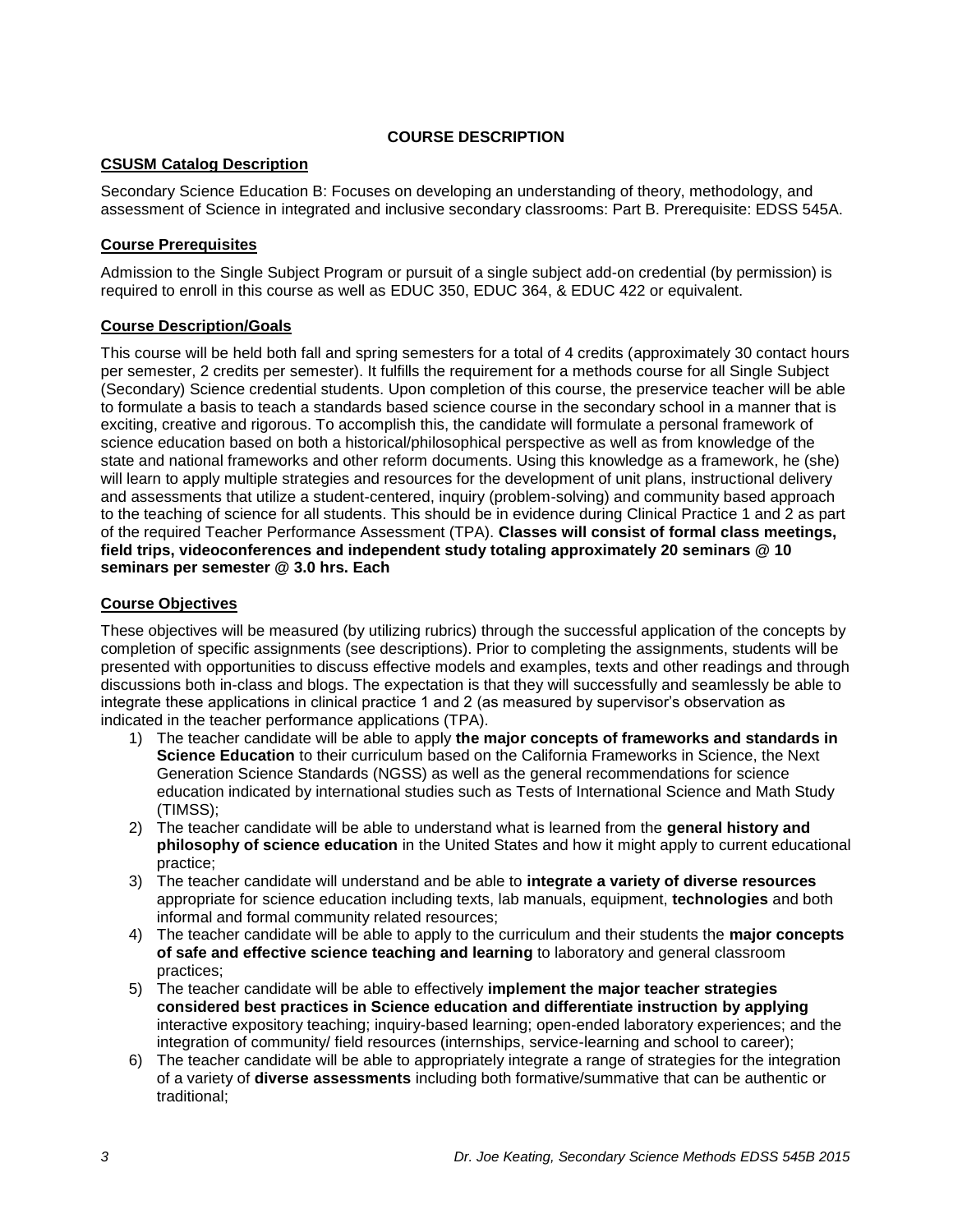- 7) The teacher candidate will be able to apply the protocols and learning strategies required in **science inquiry-based enrichment activities** such as Science Olympiad, Odyssey of the Mind, Invention Convention, FIRST and Science Fair that extend beyond the standard curriculum;
- 8) The teacher candidate will be able to demonstrate their ability to **integrate the sciences as well as other disciplines** into the standard science curriculum (interdisciplinary curriculum);
- 9) The teacher candidate will be able to **include all students in the curriculum** by applying the major strategies for teaching multicultural, multilingual students (SDAIE/ELL);
- 10) The teacher candidate will be able to identify issues involved in the teaching and learning of science and apply **teacher-designed research designs (action research)** for the ongoing purpose of improving practice.

# **REQUIRED TEXTS, MATERIALS AND/OR ACCOUNTS**

<span id="page-3-0"></span>Science Instruction in the Middle and High School (Chiappetta and Koballa) (2014 8th Edition) *Use of Discrepant Events for K-12 Science Teachers* (Aztec Press /University Bookstore), (Keating Customized text)

California Science Safety Manual for K-12 Schools (2012)

<http://www.cde.ca.gov/pd/ca/sc/documents/scisafebk2012.pdf>

California Frameworks in Science (State Dept. of Education) (see free downloads

<http://www.cde.ca.gov/ci/cr/cf/documents/scienceframework.pdf>

Next Generation Science Standards (NGSS) Overview and Conceptual Shifts

[http://www.nextgenscience.org/sites/ngss/files/Appendix%20A%20-](http://www.nextgenscience.org/sites/ngss/files/Appendix%20A%20-%204.11.13%20Conceptual%20Shifts%20in%20the%20Next%20Generation%20Science%20Standards.pdf)

[%204.11.13%20Conceptual%20Shifts%20in%20the%20Next%20Generation%20Science%20Standards.pdf](http://www.nextgenscience.org/sites/ngss/files/Appendix%20A%20-%204.11.13%20Conceptual%20Shifts%20in%20the%20Next%20Generation%20Science%20Standards.pdf) <http://www.nextgenscience.org/next-generation-science-standards>

# **COURSE LEARNING OUTCOMES**

# <span id="page-3-2"></span><span id="page-3-1"></span>**Authorization to Teach English Learners**

This credential program has been specifically designed to prepare teachers for the diversity of languages often encountered in California public school classrooms. The authorization to teach English learners is met through the infusion of content and experiences within the credential program, as well as additional coursework. Candidates successfully completing this program receive a credential with authorization to teach English learners. *(Approved by CCTC in SB 2042 Program Standards, August 02)*

# <span id="page-3-3"></span>**Teacher Performance Expectation (TPE) Competencies**

The course objectives, assignments, and assessments have been aligned with the CTC standards for Single Subject Credential. This course is designed to help teachers seeking a California teaching credential to develop the skills, knowledge, and attitudes necessary to assist schools and district in implementing effective programs for all students. The successful candidate will be able to merge theory and practice in order to realize a comprehensive and extensive educational program for all students. You will be required to formally address the following TPEs in this course: although other TPE's are addressed in the course, the primary TPE 1B: Subject specific pedagogical skills

# <span id="page-3-4"></span>**California Teacher Performance Assessment (CalTPA)**

Beginning July 1, 2008 all California credential candidates must successfully complete a state-approved Teacher Performance Assessment (TPA), as part of the credential program of preparation. During the 2015- 16 academic year the CSUSM credential programs will use either the CalTPA (California Teacher Performance Assessment) or the edTPA (Educative Teacher Performance Assessment).

Check with your program coordinator to determine which assessment is used for your credential program.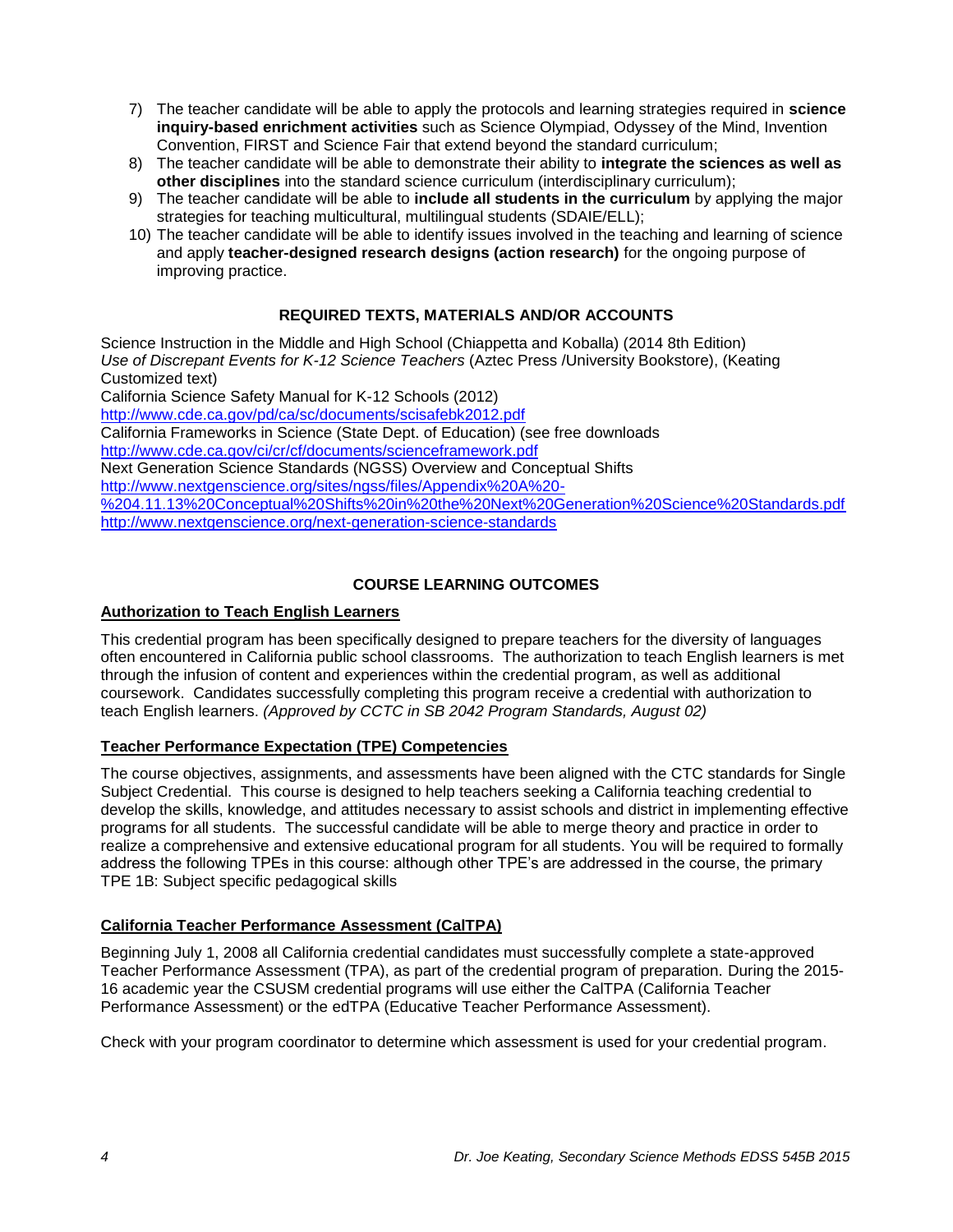# <span id="page-4-0"></span>**CalTPA**

To assist with your successful completion of the CalTPA, a series of informational seminars are offered over the course of the program. TPA related questions and logistical concerns are to be addressed during the seminars. Your attendance to TPA seminars will greatly contribute to your success on the assessment. The CalTPA Candidate Handbook, TPA seminar schedule, and other TPA support materials may be found on the SOE website:

<http://www.csusm.edu/education/CalTPA/ProgramMaterialsTPA.html>

## <span id="page-4-1"></span>**edTPA**

Beginning in fall 2015, for newly entering initial candidates, the CSUSM assessment system is the edTPA. To assist with your successful completion of the edTPA, a capstone class is part of your curriculum. In this class edTPA related questions and logistical concerns are addressed. Additional support materials are available on the edTPA website: [http://www.edtpa.com/PageView.aspx?f=GEN\\_Candidates.html](http://www.edtpa.com/PageView.aspx?f=GEN_Candidates.html)

Additionally, to support your success in your credential program and with TPA, SOE classes use common pedagogical language, lesson plans (lesson designs), and unit plans (unit designs).

## <span id="page-4-2"></span>**Assessment of Professional Dispositions**

Assessing a candidate's dispositions within a professional preparation program is recognition that teaching and working with learners of all ages requires not only specific content knowledge and pedagogical skills, but positive attitudes about multiple dimensions of the profession. The School of Education has identified six dispositions – social justice and equity, collaboration, critical thinking, professional ethics, reflective teaching and learning, and life-long learning—and developed an assessment rubric. For each dispositional element, there are three levels of performance - *unacceptable*, *initial target*, and *advanced target*. The description and rubric for the three levels of performance offer measurable behaviors and examples.

The assessment is designed to provide candidates with ongoing feedback for their growth in professional dispositions and includes a self-assessment by the candidate. The dispositions and rubric are presented, explained and assessed in one or more designated courses in each program as well as in clinical practice. Based upon assessment feedback candidates will compose a reflection that becomes part of the candidate's Teaching Performance Expectation portfolio. Candidates are expected to meet the level of *initial target* during the program.

#### **GENERAL CONSIDERATIONS**

#### <span id="page-4-4"></span><span id="page-4-3"></span>**School of Education Attendance Policy**

Due to the dynamic and interactive nature of courses in the School of Education, all teacher candidates are expected to attend all classes and participate actively. At a minimum, teacher candidates must attend more than 80% of class time, or s/he may not receive a passing grade for the course at the discretion of the instructor. Individual instructors may adopt more stringent attendance requirements. Should the teacher candidate have extenuating circumstances, s/he should contact the instructor as soon as possible. *(Adopted by the College of Education Governance Community, December, 1997.)*

**Note:** Both attendance and punctuality are essential to completing all work satisfactorily. Point values are assigned for each class (5 pts per class or 10 pts for double classes/ field trips). In addition, only 50% of the maximum potential value for an assignment can be credited as makeup for an assignment that is due and reviewed in a class but was not attended by the student. Two absences in one semester can result in a minimum of one grade lower; three absences can result in a non-passing grade (unless there are extenuating circumstances). Late arrivals will be penalized at the discretion of the instructor.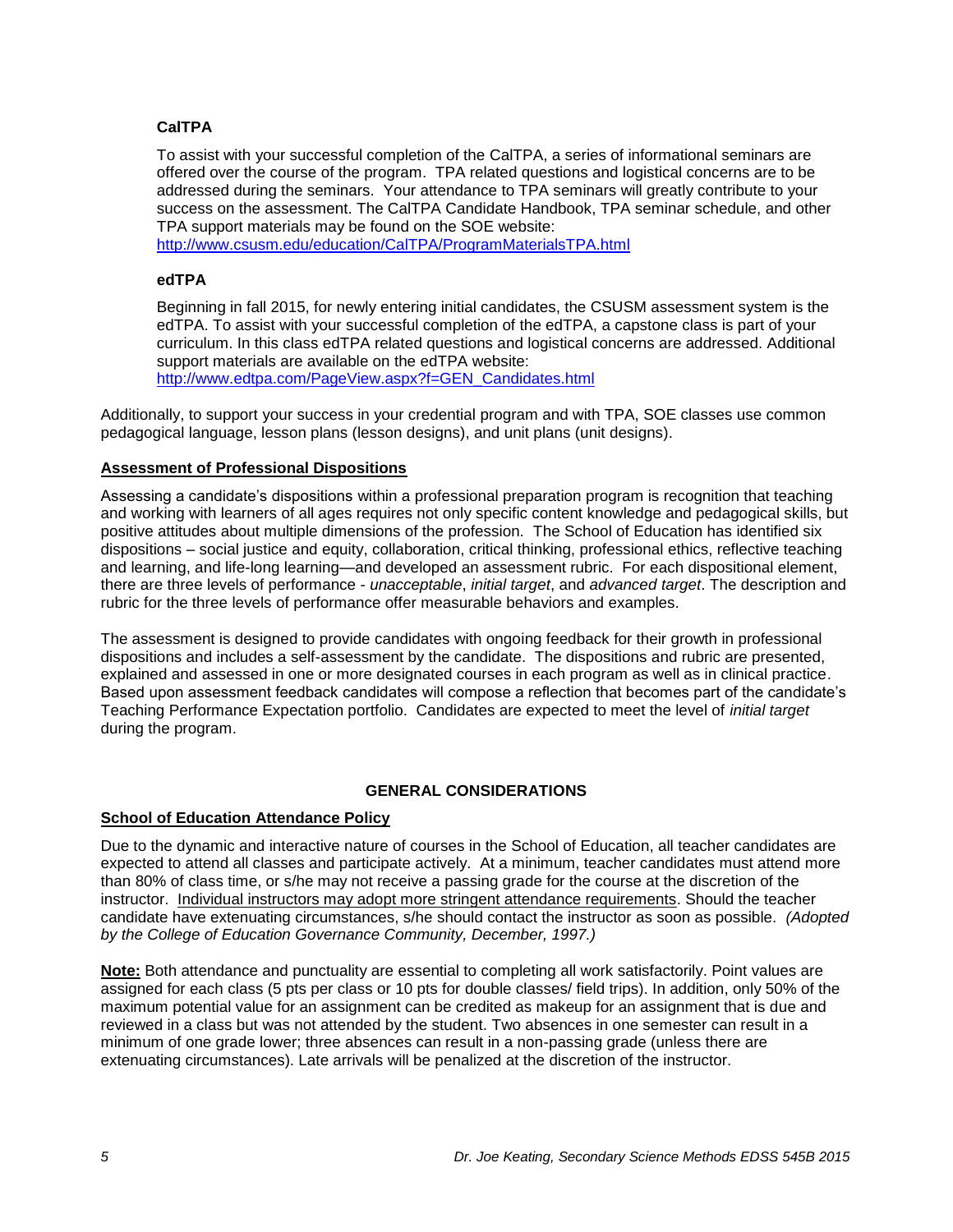# <span id="page-5-0"></span>**Teacher Candidates with Disabilities Requiring Reasonable Accommodations**

Students with disabilities who require reasonable accommodations must be approved for services by providing appropriate and recent documentation to the Office of Disabled Student Services (DSS). This office is located in Craven Hall 4300, and can be contacted by phone at (760) 750-4905, or TTY (760) 750- 4909. Students authorized by DSS to receive reasonable accommodations should meet with their instructor during office hours or, in order to ensure confidentiality, in a more private setting.

# <span id="page-5-1"></span>**All University Writing Requirement**

The writing requirements for this class will be met as described in the assignments. Every course at the university, including this one must have a writing requirement of at least 2500 words.

# <span id="page-5-2"></span>**CSUSM Academic Honesty Policy**

Students will be expected to adhere to standards of academic honesty and integrity, as outlined in the Student Academic Honesty Policy. All assignments must be original work, clear and error-free. All ideas/material that are borrowed from other sources must have appropriate references to the original sources. Any quoted material should give credit to the source and be punctuated accordingly.

Academic Honesty and Integrity: Students are responsible for honest completion and representation of their work. Your course catalog details the ethical standards and penalties for infractions. There will be zero tolerance for infractions. If you believe there has been an infraction by someone in the class, please bring it to the instructor's attention. The instructor reserves the right to discipline any student for academic dishonesty, in accordance with the general rules and regulations of the university. Disciplinary action may include the lowering of grades and/or the assignment of a failing grade for an exam, assignment, or the class as a whole.

Incidents of Academic Dishonesty will be reported to the Dean of Students. Sanctions at the University level may include suspension or expulsion from the University.

#### Refer to the full Academic Honesty Policy at:

<span id="page-5-3"></span>[http://www.csusm.edu/policies/active/documents/Academic\\_Honesty\\_Policy.html](http://www.csusm.edu/policies/active/documents/Academic_Honesty_Policy.html)

# **Plagiarism**

As an educator, it is expected that each candidate (course participant) will do his/her own work, and contribute equally to group projects and processes. Plagiarism or cheating is unacceptable under any circumstances. If you are in doubt about whether your work is paraphrased or plagiarized see the Plagiarism Prevention for Students website [http://library.csusm.edu/plagiarism/index.html.](http://library.csusm.edu/plagiarism/index.html) If there are questions about academic honesty, please consult the University catalog.

# <span id="page-5-4"></span>**Electronic Communication Protocol**

Electronic correspondence is a part of your professional interactions. If you need to contact instructor or other teacher candidates, e-mail is often the easiest way to do so. It is my intention to respond to all received e-mails in a timely manner. Please be reminded that electronic correspondences are a very specific form of communication, with their own form of nuances, meanings, and etiquette. For instance, electronic messages sent with all upper case letters, major typos, or slang, often communicates more than the sender originally intended. With that said, please be mindful of all electronic messages you send, to your colleagues, to faculty members in the School of Education, or to persons within the greater educational community. All electronic messages should be crafted with professionalism and care. Things to consider:

- Would I say in person what this e-mail specifically says?
- How could this e-mail be misconstrued?
- Does this e-mail represent my highest self?
- Am I sending this e-mail to avoid a face-to-face conversation?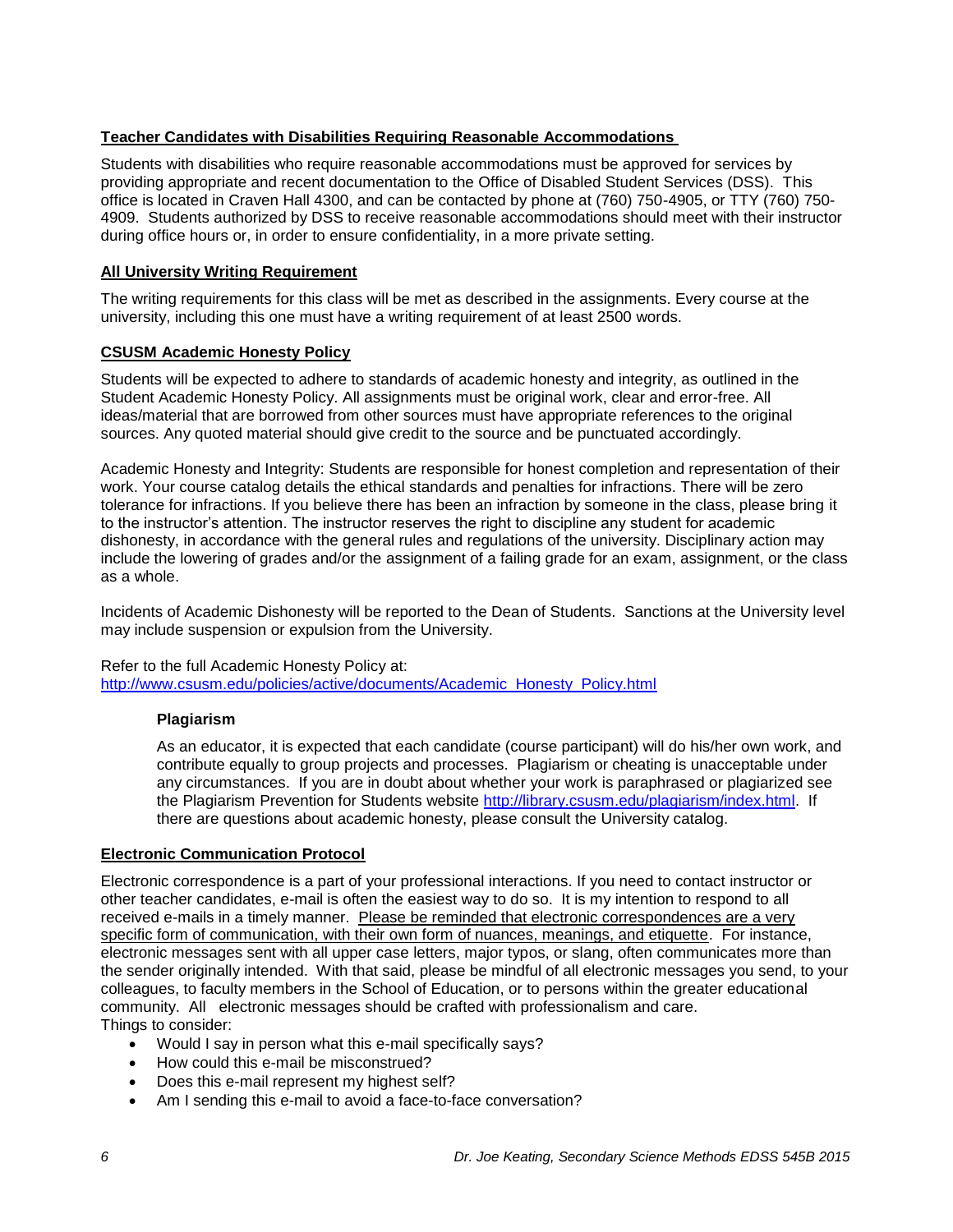<span id="page-6-0"></span>In addition, if there is ever a concern with an email I send to you, let's talk in person so we can correct any confusion.

# **GRADING STANDARDS /OVERVIEW OF ASSIGNMENTS**

The Assignments and point value for both semesters are listed in numerical order and described in more detail in the following section "Description of all assignments" below.

The final grade for EDSS 545 A/B with be the % of total points earned that semester converted to a letter grade (93-100=A; 90-92=A-; 83-89=B; 80-82=B- etc.) Assignments are due on time and will not be accepted late unless there are extenuating circumstances. Assignments with an asterisk \* are Spring Semester or both

- 1) Attendance/participation (5 pt. per class) (50 pts.) \*
- 2) Sci. Methods Text Readings/Questions/Prompts/Discussion/Notes (9 pts each) \*
- 3) Jigsaw of California science frameworks and standards (10pts)
- 4) Evaluation sheets on best practices for education technology tools (I-Pads) and software (apps) (10 pts) \*
- 5) Evaluation of Science Internet sites (10 pts) \*
- 6) A/ B Inquiry---Discrepant event reflection/ presentation(s) (30 pts)
- 7) Applying Action Research by comparing SDAIE to Traditional Labs (35pts) \*
- 8) Development of an outline for a Personal Plan for Science Safety (10 pts)
- 9) A-B Observation of science lesson and evaluation of science safety strategies (10 + 5 pts = 15 pts.)
- 10) Enrichment and extracurriculum science programs (40 pts) \*
- 11) Book Report on high interest science book (10 pts.)
- 12) Open ended/independent science study both semesters (10 pts) \*
- 13) Strategies for implementing field trips at the high school level (Safari Park/Beckman Center) = (20 pts) \*
- 14) Researching and presenting a mini-lecture on a current topic in science (25pts) \*
- 15) Two Case Studies one per semester: Issues in student teaching and proposed action plans  $=(5+5+5+$  Final (20 pts)=35pts.) \*
- 16) Implementing Open ended vs. Closed Ended Experiments (10 pts.)

Optional/Extra credit: (maximum 10 pts)

- 1) Directorship (5 pts.)
- 2) SDSEA or CSTA or NSTA or other Conference in addition to open assignments (5 pts. one day)
- 3) Other to be determined in consultation with instructor.

Point's summary:

Fall Semester: Assignments #1 (50 pts); #2 (54 pts); #3 (10 pts); #6 (30 pts); #8 (10 pts) #9 a-b (10+5); #12 (10 pts); #13 (20 pts); #15 (35 pts); #16 (10 pts.)= 234 pts.

Spring Semester: Assignments #1 (50 pts); #2 (45 pts.) #4 (10 pts); #5 (10 pts.); #7 (35 pts.) #10 (40 pts.); #11 (10 pts.); #12 (10 pts.); #13 (20 pts.); #14 (25 pts.); #15 (35 pts.) = 290 pts

Description of all Assignments (by number): both semesters included

**\*Assignment 1 Attendance** (each class counts 5 points) In the event of an absence any assignments due that night could receive only 50 % of the potential credit (if made up) since you were not there to interact and discuss the assignment.

**\*Assignment 2 Science readings in text** (9 points each chapter) Each chapter is assigned a value of six points that includes your response to a prompt, reflections, questions) as well as a discussion of these with your colleagues in class and on EDMODO (minimum of two plus the instructor) (3 pts).

Assignment 3 – California Science Framework and Standards (10 pts)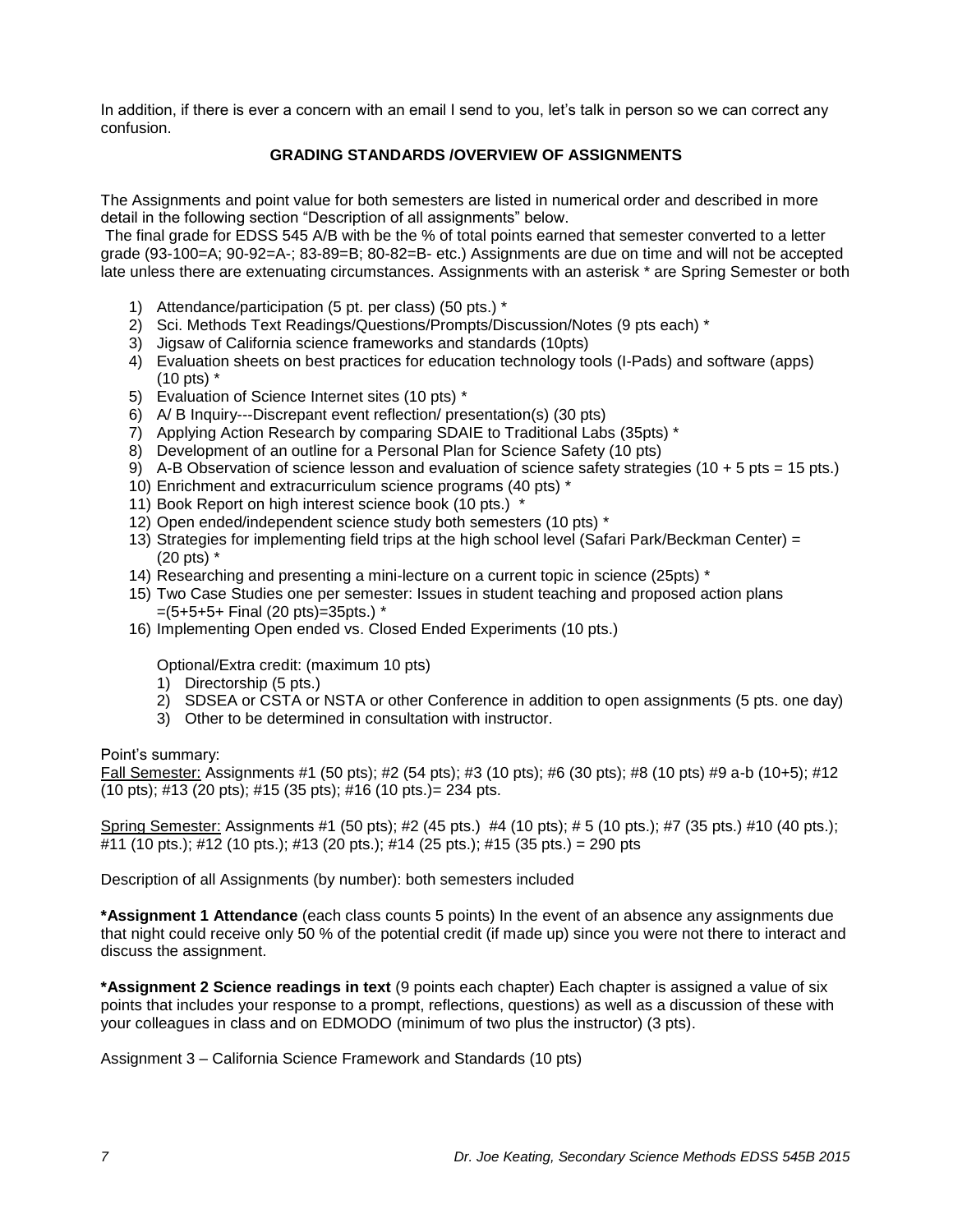**Spirit of the assignment:** How to teach science to all students by overviewing the entire frameworks and applying your understanding of standards by integrating them in an inquiry based curriculum. More specifically your team will overview the entire frameworks (by using the jigsaw method), discuss your findings and then demonstrate your understanding of the specific standards for your content area (Physics, Chemistry, Earth or Life Science) by developing a mini-lesson outline. It's important that you do the reading and the write-ups BEFORE you meet with your team.

#### Framework summary responses

## 3a **Individual Work** (3 points)

- Read the California Science Framework Chapter One introduction and Chapter Two (Nature of Science) and write a one-page summary with questions and comments from each. For the standards chapters read only the subject area standards for high school content subject area (9-12) that you are assigned i.e. Physical Science, or Life Science or Earth Science Think about the readings holistically and construct an inquiry based mini lesson for one or more content and experimental standard (see 3B below)
- Read and Write about a page for the non-standard chapter which you are assigned Ch. 4-11 as part of the jigsaw that address these questions: What do you think are **the most important** ideas addressed in the reading? Were there any ideas in the reading, which were new to you? What are your questions?
- 3b Science subject standards response (only your subject area) (2 points)
	- Using the standard for your chosen subject, (assume a general course) pick one or more content and experimental standard. 1) Choose and write the standard(s); 2) come up with a brief description of an inquiry based activity those students in that subject area can do and; 3) how can it be assessed and 4) how can this lesson incorporate other ideas discussed from the other chapters that you read in the California Frameworks.
- 3c. Team preparation and presentation (5 points)
	- Get together with your team by subject area (chemistry, physics, biology or earth science). Look at the activities that everyone wrote up for Assignment 3b. Choose one that your team feels is the best representation of the application of the standards/frameworks or integrate two that may work together. Elaborate and enrich the original based on input from all members.
	- As a team, write up a lesson plan for the activity stating the standard(s) (with activities, assessment,). This lesson plan should also try to integrate the ideas from the individual team chapters 1-11 as discussed in 3b above. Put it on chart paper or on the computer. As a team, think about the entire set of standards for the subject area. If you only had time, as a teacher, to do half of it with your students, which half would you do, and why? Make a list to present to the class, and be prepared to give your reasons for your choices.
	- In 8 minutes or less, 1) present your inquiry based lesson plan and how the other areas addressed in the frameworks might be integrated into this lesson; 2) present an overview of the major standards expected to be addressed in your subject area; 3) which ones might you team de-emphasized or eliminated if time is a factor; 4) address any questions from classmates.

\*Assignments 4 and 5 (Evaluation and Use of Technology Resources) Spring Semester Only Assignment 4 Internet Sites (10 pts); Assignment 5 Technology tool/software as utilized by the I-Pad/I-phone or other devices (10 pts)

**Spirit of the Assignment:** individually explore Internet resources (web pages, simulation games etc. and technology tool (I-Pad).

For assignment #4 explore in detail at least one Internet site that is a valuable for teachers or students for information, simulation etc. List the URL and access it on Smart classroom projector and navigate the site and explain how you would use it in your classroom.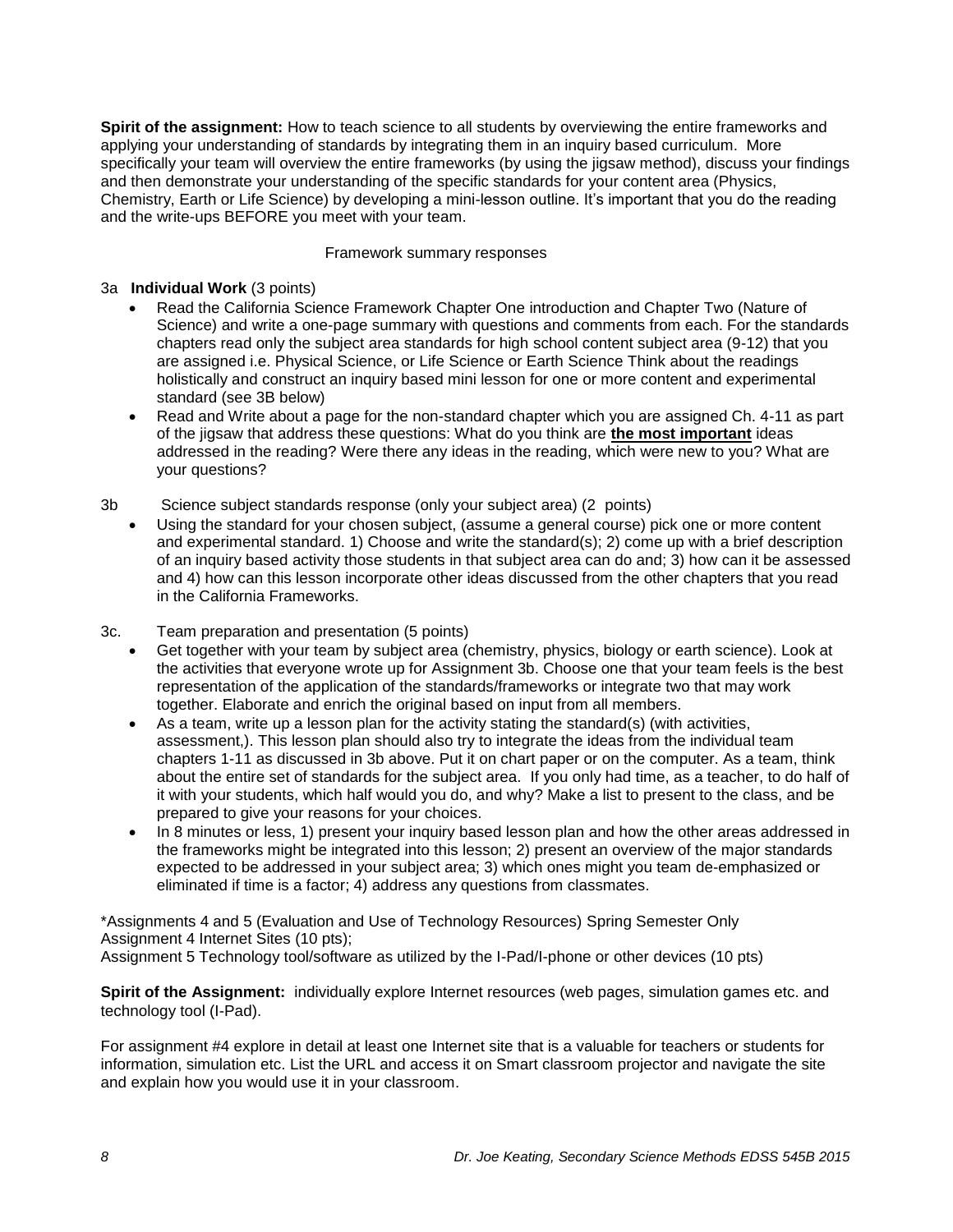For assignment #5 explain or demonstrate a tool or strategy for using the I-Pad/I-Phone or some other supporting technology for science teaching. **Demonstrate** it in front of class and how you would apply it to the Science classroom.

Assignment 6: Inquiry based Discrepant Event Presentation (30 pts)

**Spirit of the Assignment:** to develop and teach a particular kind of a science inquiry lesson that teaches both science thought processes and science content. You will practice your discrepant event with middle or high school age student(s) and reflect on the student's responses and their understanding/misunderstanding. Working by yourself you will present your discrepant event to the class and give a copy of the lesson plan to each class member (see model lesson from "Bouncing Balls" DE Presentation or Discrepant Event Textbook).

- 6a. Discrepant Event Lesson Plan and Presentation 25 points
	- Determine a discrepant event lesson that connects to the subject matter of your CP1 experience. You can get one from Discrepant Events, by Keating, or go to another available resource.
	- Get together the materials needed for the discrepant event.
	- Practice doing the event on your own.
	- Make sure you understand the science behind the event.
	- Do your discrepant event with at least one middle or high school age student prior to doing it in class and take careful notes on the student's responses. (This ties in with Assignment 6b reflections.)
	- Present your DE to the class. (You may discuss your findings from the pre-event DE with your classmates as part of this presentation. You are limited to 15 minutes presentation time.
	- After presenting your event, give a copy of the DE lesson plan to each member of the class and your reflective individual journal to the instructor (see 6B)
- 6b. Discrepant event journal (Reflection on Pre-Event) 5 points
	- After you have done your pre-event discrepant event with a student, look at your notes and think about how it went. (You may realize that your event needs to be modified before you do it with the class.)
	- Write a description of what happened, with special attention to what the student said and did. Analyze the student's response: what portions of the event did the student understand (not understand) what was happening? Did they understand the underlying science concept? What modifications to what you say or do might be necessary for better understanding?

\*Assignment 7: Applying Action Research to a Science Lab (SDAIE) modification (35 pts) Spring Semester (See Addendum B for Final Report Template) Spring Semester Only

**Spirit of the Assignment:** Use an existing science lab or activity that you will use in CP 2 and rewrite it to be more appropriate for second language learners (use SDAIE/ELL techniques as discussed in this course (Ch. 12) as well as others you have had). You will use the action research model to evaluate its effectiveness by comparing outcomes of the experimental lab (SDAIE) you created with a control (original lab or activity) using classes you teach in CP 2.

**Specifics of the assignment:** The assignment consists of four parts.

- Discuss readings and other resources related/connected to ELD Standards and related strategies as a basis for modification of existing laboratory activities. Discuss the Action Research Model.
- Display a copy of the original science lab or activity and revised SDAIE lab explaining the adaptations you have made (5pts);
- Design an action research proposal using the action research design (see syllabus) and present this to the class for discussion (5pts).
- After you have completed the research present the findings (Final report= 25 pts) by comparing outcomes from the two lab classes one, which used original lab (control) and another who used the modified SDAIE lab (experimental).

Assignment 8 Development of a personal Plan for Science Safety (10 pts)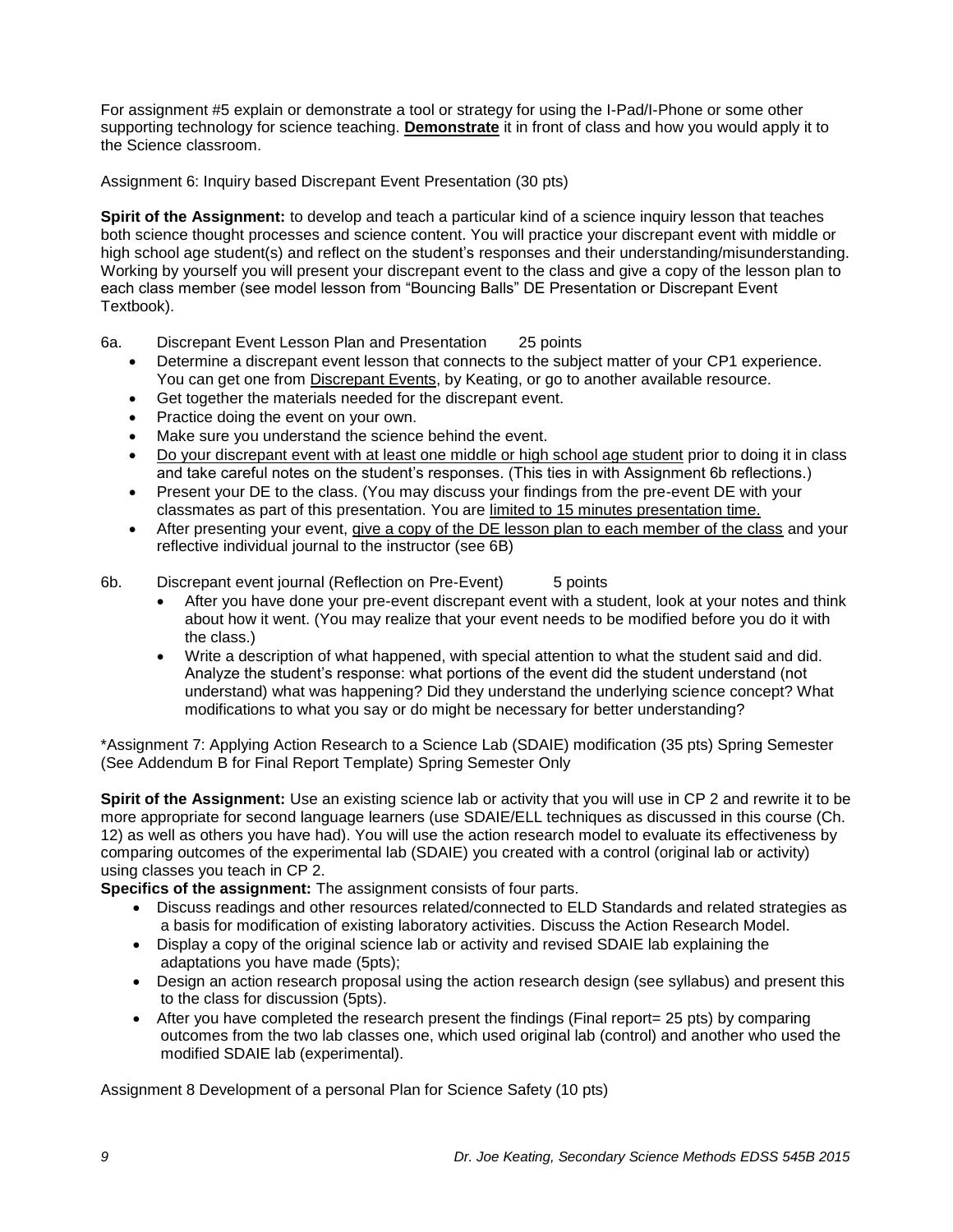**Spirit of the Assignment:** Use your readings from the safety manuals/documents and interview with the science teacher to propose an outline of a **Plan for Science Safety** that you will (can) use within your science discipline. More specifically this might include 1) information/resources from your MT interview assignment 9B: safety contracts, demonstrations, laboratory protocols, lesson plans they use to teach safety, as well as any general experiences in dealing with science safety and 2) the textbook (Ch. 14), California Safety Manual, Flinn Safety Manual.

Assignment 9A Observation of science lesson and teaching strategies and use of science safety within the curriculum  $(10 + 5 \text{ pts} = 15 \text{ pts})$ 

**Spirit of the assignment:** to intelligently observe a science lesson. During your observation/participation time you will find a science teacher who may or may not be your own master teacher. You will 1) 9A: interview the teacher before and after the lesson. If possible, it's good to also talk with some of the students after the lesson (see guidelines for 9a below (10 pts); 2) 9B: address with the teacher the specifics of how she (he) approaches science safety. This might include as a minimum: lesson plans they use to teach safety, lab safety contract, general rules used, and any general experiences in dealing with science safety. Collect samples if you can and include what you would do in your classroom to address science safety (5 pts). You will put both of these responses (9A-B) together with your own observations and conclusions to write your report.

General guidelines for completing 9 A (10 pts):

GENERAL INFORMATION: grade level, district, description of the activity.

## BEFORE (Interview)

- How did the teacher come to do this lesson?
- How did he/she pick the topic?
- Where did the materials come from?
- In general, how does the teacher think the students will respond to the lesson?
- Identify some students in the class who will like this lesson and do well on it.
- Identify some students who might have difficulty, either cognitive or behavioral and describe the problems they are likely to have and how the teacher might adapt for them

DURING (observation)

- Is there a written or unwritten plan for this lesson?
- What are the objectives (if this/these are unstated, you will have to figure them out)
- How does the teacher know that the objectives were met at the end of the lesson (formative or summative assessments)?
- How does the teacher know as the lesson is going on whether the students are getting it? (Formative i.e. checking for understanding)
- Does the teacher make any adaptations to address the needs of the children who have difficulty?
- Can you clearly follow the procedures the teacher is using and the understanding of the science concept and do they relate directly to the objectives?
- What other non-instructional strategies supported or distracted from the teaching of this lesson? AFTER (interview teacher, and if possible, some students)
	- How did the lesson go?
	- Did the teacher correctly predict the performance of specific students?
	- Did the adaptations (if there were any) work?
	- How about the class as a whole were the students engaged?
	- Did they learn the skills and or content?
	- How does the teacher know whether they got it or not?
	- Were there any logistical problems?

If you taught this lesson, how would you change it? (Include as many things as you can think of. Even if the lesson was wonderful, come up with at least one modification of your own.) Remember, there is no such thing as a perfect lesson.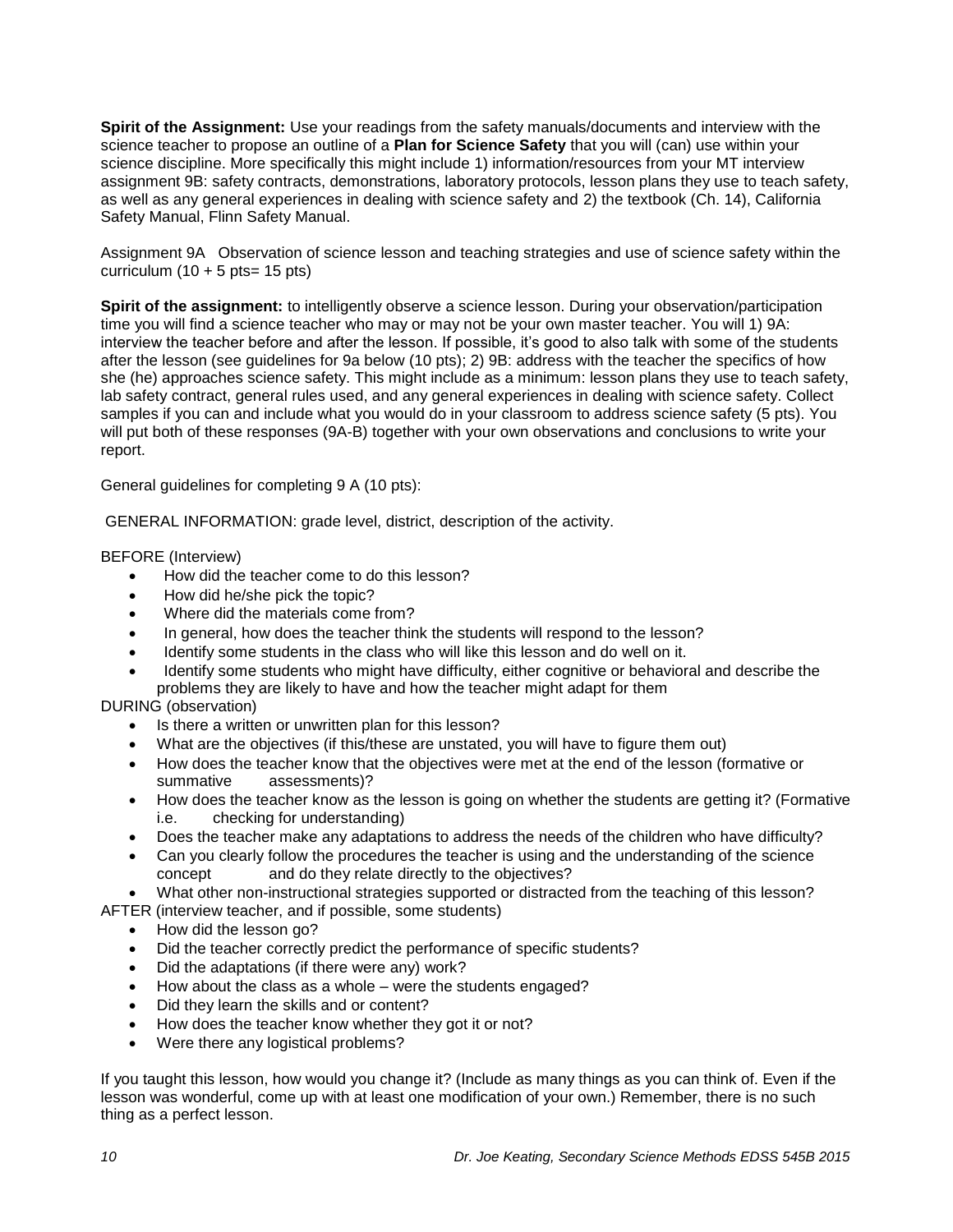\*Assignment 10: Enrichment and Extracurriculum Science Programs (Spring Semester only (40 pts)

**Spirit of the Assignment:** Students will research, overview and discuss some of the major extracurricular activities used in Science such as Science Research Projects (Science Fair/ Pure Science), Odyssey of the Mind (Problem Solving), Science Olympiad, FIRST (Robotics) and Invention Convention (Applied Science). Elements of some of these models will be applied by simulating the actual process used by teachers in a classroom. The process includes the following: 1) Students will be assigned teams and specific problems for Odyssey of the Mind (Long Term Problem, Spontaneous Problem and Style) and the Invention Convention. 2) Using the processes recommended and timelines (and examples reviewed) teams will follow the processes and enter their formative tasks on Google Docs (instructor will provide ongoing feedback and evaluation on Google Docs for each team; 3) Teams will present their final solution to each project and be evaluated by the rubric (see syllabus) and compared to the other teams.

\*Assignment 11 Book Report on high interest science book (10 pts.) Spring Semester only

**Spirit of the assignment:** read a new book in fiction or non-fiction that you would like to read for general interest, deep background or for inclusion in your own class. By reading yourself you increase the likelihood that you will include science reading as part of the curriculum for your own students. Share this electronically with your classmates.

For this assignment read, summarize, rate (1-5 with justification) and make recommendations on how you might incorporate into your teaching either directly indirectly. Share this formal review electronically with instructor and classmates as well as during the general class discussion.

\*Assignment 12 Attendance at a formal or informal science event, presentation or site (10 pts each semester 20 pts in all) Both semesters

Spirit of the assignment: by attending formal or informal outside events a science teacher is more likely to encourage their own students to seek out such events and include them as part of their curriculum. After having completed assignment # 12 write up a brief report summarizing it and how you might use it in your teaching 1) do a 1-2 minute presentation in class and 2) send an electronic copy to all via email.

\*Assignment 13 Attendance at a field trip to the Beckman Center/ Safari Park (Spring 20 pts)

Spirit of the assignment: by attending this field trip students will: 1) general procedures for planning an implementing a field trip in science for all students including ELL; 2) how to access and use resources provided by a site prior to going; 3) Pre, during and post lesson plans using a) prepared curricular materials at a field site; b) teacher developed and implemented curricular plans

\*Assignment 14 Researching a current issue or topic in science and present a mini-lecture in class on that topic (25 pts). Spring Semester only

#### Spirit of the assignment:

Research a current issue or topic (outside the traditional science textbook) that could be used in a class you are scheduled to teach in CP2. The instructor will model a mini-lecture prior to student presentations and a rubric will be developed through a class discussion based on information on effective lectures/discussions from Ch. 11. During this 15- minute mini-lecture and (or) scientific argumentation/discussion you will practice applying some of the best practices pedagogical strategies suggested from Chapter 11. Besides basic lecturing suggestions (Figure 11.2 p.203); these should include appropriate visual and kinesthetic aides; discussion/questioning/argumentation techniques (Table 11.1 p.216 discourse patterns and p 220-1 scientific argumentation) and a range of writing tools (Table 11. /2 p 217). The class audience and instructor will discuss your presentation and evaluate/provide feedback using the rubric for a Science Mini-Lesson (see syllabus). 25 pts

\*Assignment #15 Issues in Science Student Teaching (Case Study/Action Research Approach-See Addendum C): both semesters (35 pts each semester)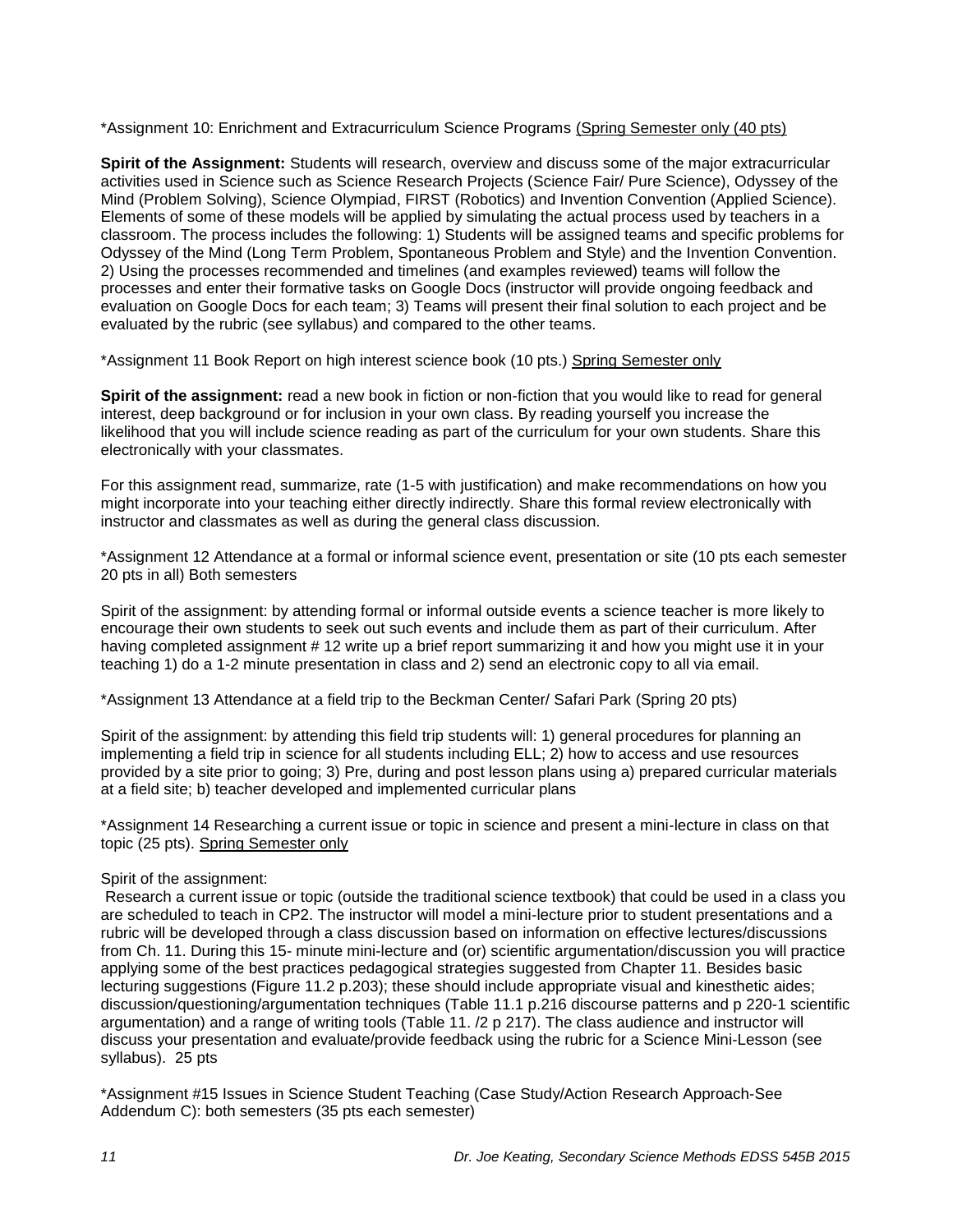**Spirit of the assignment:** Share issues/ problems/solutions to various scenarios that occur during beginning and advanced student teaching related to curriculum, teaching strategies and classroom management. The Case Study Model used will be discussed in class and used as an approach to address real solutions and outcomes based on the action plans implemented. One final written Case Study will be required each semester. Includes a minimum of three Preliminary reports #1 (5pts), #2 (5pts.) and #3 (5pts.) and a Final report  $(20 \text{ pts.}) = 35 \text{ pts.}$ 

Assignment #16 Comparing The Value of Open ended (Inductive) Lab experiences to Closed Ended (Deductive) (10 pts.)

**Spirit of the Assignment:** Teams will be presented a problem related to the "Paper Towel Experiment" and using the Scientific Method (or 5 E Inquiry Model) design an experiment using "tools" on hand. Teams share the design, data and findings of the experiment and value (challenges) to have students use this model. Ideas for implementing and integrating inductive/inquiry learning are shared.

**Summary of Spring Semester Assignments (by number)/Requirements:** (each will count as the points noted). The final grade (see grade sheet) with be the % of total points earned that semester converted to a letter grade (90-100=A etc.)

1) Attendance/participation (5 pt. per class) (50 pts.)

2) Science Methods Text Readings/Prompts/Discussions (5 Chapters @ 9 pts each for addressing prompt plus comments to others) (54 pts)

4) Presentation on Science Internet sites (10 pts)

5) Presentation on technology tools (I-Pad etc.) (10 pts)

7) Applying Action Research to a SDAIE Lab study (35 pts.)

10) Enrichment/ Extracurricular Activities in Science Teaching (OM/Inv.Convention) (40 pts)

11) Book Report on high interest science book (10 pts.)

12) Open ended science related event both semesters (independent study) (10 pts)

13) Strategies for implementing field trips at the high school level: Beckman Center/Safari Park Lab

(20 pts).

14) Presenting a mini-lecture on a current topic in science (25 pts)

15) Case Study2: Issues in student teaching CP2 =(5+5+5 +20=(35 pts) Total=290 pts.

Optional/Extra credit: (maximum 10 pts)

1) Directorship (5 pts.)

2) Attendance at a Science Conference: SDSEA or CSTA or NSTA or other Conference (5 pts. one day)

3) Other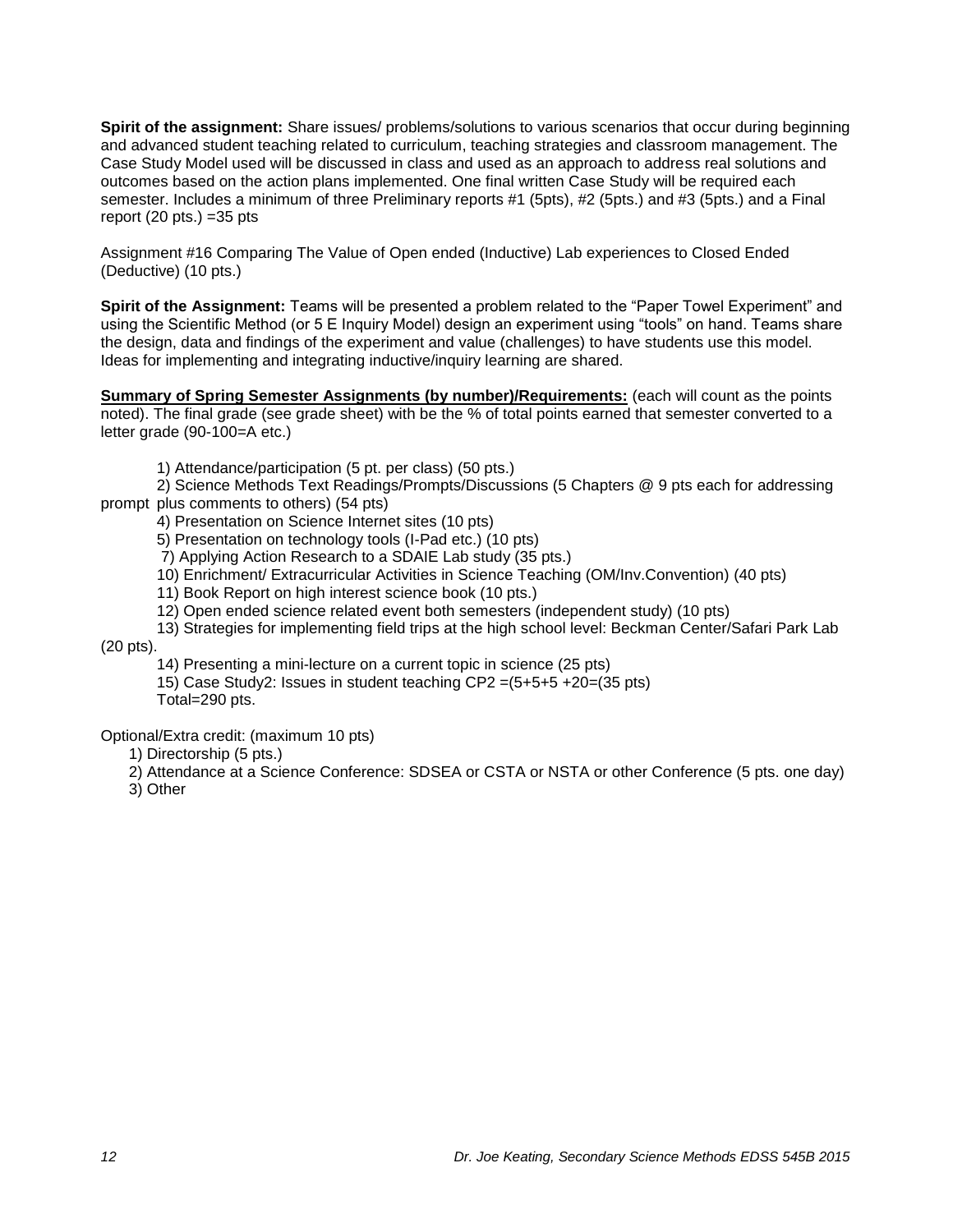# **COURSE SCHEDULE/CALENDAR AND OUTLINE:**

<span id="page-12-0"></span>Spring Semester EDSS 545 B:

Assignments due prior to Class #1 January 28 or Class #2 February 18th

- 1) For Class #1: After Reading Ch. 11 (Lecture) respond to this prompt and send online to EDMODO: What are the pros and cons of using lectures (expository teaching)? Which of the ideas in this chapter will you incorporate in your 15-minute mini-lecture? What questions do you have about lectures and the other strategies suggested in this chapter? Send online to EDMODO prior to first class.
- 2) For Class #1: Review syllabus for second semester prior to class with special attention to the following: 1) copy spring semester grade sheet; 2) assignments required; 3) description of each assignment. BRING ANY QUESTIONS TO CLASS
- 3) For Class #2: Complete Assignment #4 and #5: Select an I-Pad application (or some other science/technology tool) to (see assignment #5) and science web page(s) #4 to demonstrate in class.

#1 January 28 (Thursday) Theme: The lecture/expository teaching as a strategy in Science

- Review syllabus for second semester prior to class with special attention to the following: 1) copy spring semester grade sheet; 2) assignments required; 3) description of each assignment. BRING ANY QUESTIONS TO CLASS
- Overview of a graphic organizer for semester 2
- Discussion of prompt from Ch11 (Effective Use of Lectures) (set schedule of mini-lectures). Should be entered on EDMODO prior to class. Some students might select "Teaching Science using Argumentation"
- \*Discussion of assignment regarding ratings of technology tools (I-Pad) #5 and Internet web resources #4 (see description in syllabus). Some students might choose "Using apps for formative assessment" (See EduTopia article)
- Keating mini-lecture #1 Model lecture that integrates some of the ideas from Ch. 11 "Factors that affect the success of Navajo Students in High School Science"
- Interview Questions Forum

Next time:

- 1) Per schedule (2-student presentation maximum) prepare a mini lecture as part of a small unit on some current topic/issue in Science as one of your classes this semester Assignment #14
- 2) Presentation/Handout of ratings of technology tools/ (I-Pad) #5 and Internet resources #4 (Demo one of the top ideas for each)
- 3) Read and address prompt for Ch. 13: "Laboratory and Fieldwork": What are some suggestions for effective use of both of these strategies especially making them more inductive/inquiry based? List a variety of alternative and traditional ways that laboratories and field experiences can be assessed? In your experience so far what observations have you noticed that make both of these strategies less effective (and what would you suggest to overcoming these challenges?). Questions? Send online to EDMODO prior to next class
- 4) Read Ch. 15 Computers and Educational Technology. Based on the content of each of this chapter: Discuss the range of technologies you have used (or seen) that you believe are effective in the science classroom (Elaborate and Be specific). What are some technologies that you have not used but would like to have? What are some issues in using technology in teaching science? Questions? Send online to EDMODO prior to next class.

#2 February 18 (Thursday) Theme: Technology resources in Science

- Presentation of mini lesson on current topic in science (15 minute max) (aligned with Ch. 11 Lecture Strategy) Assignment #14 (1-2 presentations)
- Discussion of Best Practices in Science Teaching from both technology tools/software and Internet Resources for: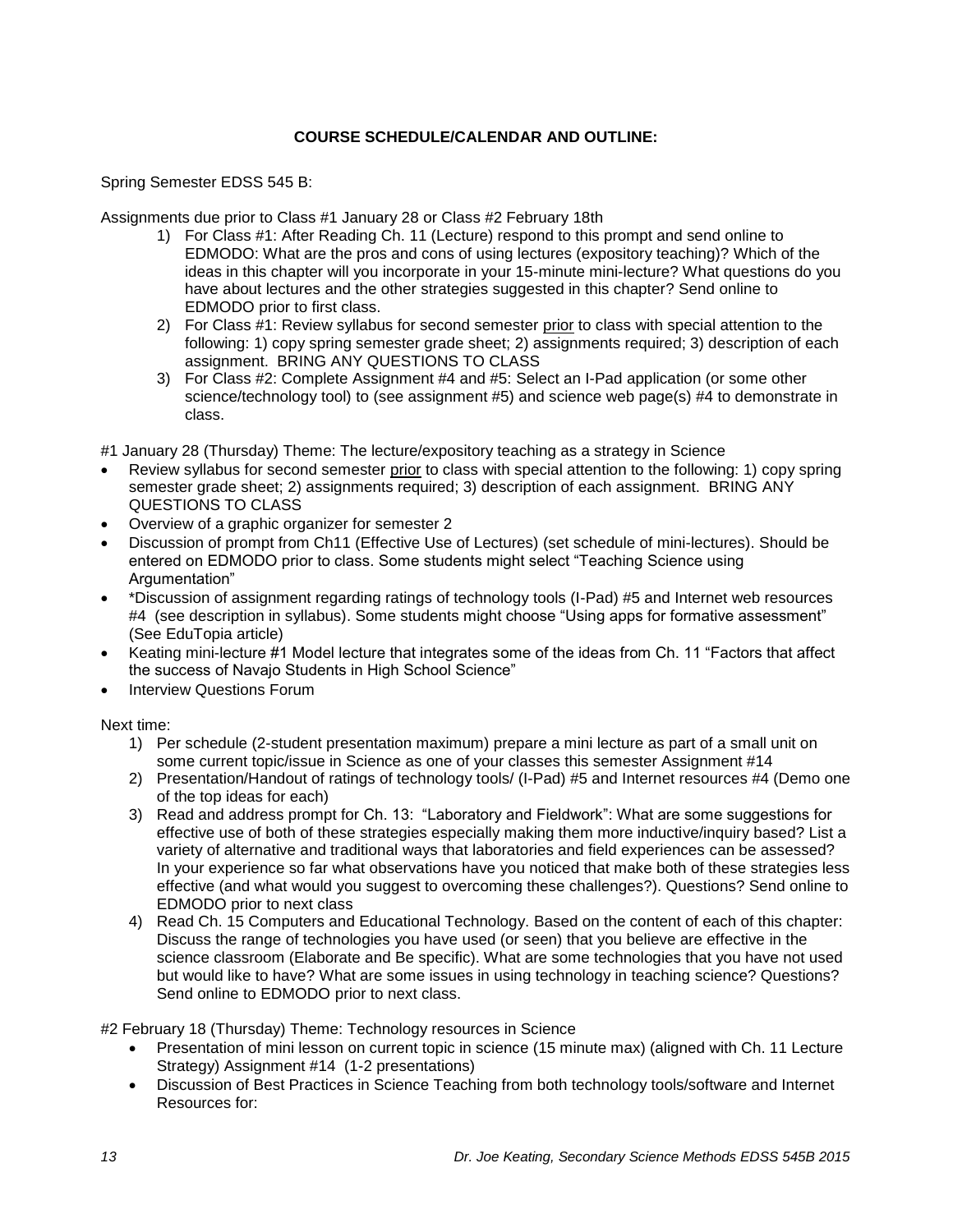#4 explore in detail at least one Internet sites that is a valuable for teachers or students for information, simulation etc. List the URL and access it on Smart classroom projector and navigate the site explaining how you would use it as a resource.

#5 explain or demonstrate one use of the I-Pad or other science technology tool, that you have used or know how to use that would be valuable for a science teacher.

- Discussion of prompt responses from Ch. 13 and Ch. 15 on technology (online).
- Keating mini-lecture #2: "Effective strategies to promote cooperative learning in a secondary science class"
- Interview Questions Forum

Review Assignments for Next class:

- 1) Reading prompt to respond for Ch. 9 (Teaching for Diversity): As a result of this reading as well as others from EDSS 555: What are some specific SDAIE strategies (teacher, student and curricular) you would (or have) use to adapt learning for second language learners in your science classroom (elaborate and be specific)? Specifically which ones would you utilize for lab exercises? (Send response online prior to next class)
- 2) Prior to class explore in teams (to be assigned) one of the following websites for a specific Science Extracurricular Activities and do a brief presentation to discuss them in class:
	- Odyssey of the Mind= **<http://www.odysseyofthemind.com/>** (note video)
	- Science Olympiad (San Diego and National Websites)= **<http://www.sandiegoso.org/>** and **<http://www.soinc.org/>**
	- FIRST (Robotics)= **<http://www.usfirst.org/roboticsprograms/frc>**
	- Invention Convention=http://ge.geglobalresearch.com/inventionconvention
	- **Science Fair=http://www.maranatha-hs.org/document.doc?id=1083 and [https://docs.google.com/presentation/d/1iU0KPQk0aP8lhpmnWsBIESlftGpNSGqHN1R](https://docs.google.com/presentation/d/1iU0KPQk0aP8lhpmnWsBIESlftGpNSGqHN1RoA23wxLE/edit?pref=2&pli=1#slide=id.p) [oA23wxLE/edit?pref=2&pli=1#slide=id.p](https://docs.google.com/presentation/d/1iU0KPQk0aP8lhpmnWsBIESlftGpNSGqHN1RoA23wxLE/edit?pref=2&pli=1#slide=id.p) (Powerpoint workshop on implementing San Diego Science Fair)**
- 3) Issues in Science Student teaching formulate a **question or problem** that you will address in CP 2 (development of Case Study 2 Issue(s) (#15) Send to EDMODO prior to class.

#3/#4 February 27<sup>th</sup> (Saturday 9-3) Themes: SDAIE instruction in Science and Extra-curriculum Strategies in **Science** 

- Discussion of reading response to prompt from Ch. 9 Diversity in Science Instruction (online) as lead-in to Overview of SDAIE action research project assignment (#7)(see addendum B for format and process)
- Keating mini-lecture #3: " Successful SDAIE/ELL strategies with High School Laboratory Science" (PPT)
- Student Mini-Lectures (2-3 presentations) with critique/evaluation
- Discussion/Presentation of Webpage information and overview of curricular and extracurricular science activities: FIRST, Science Olympiad, Odyssey of the Mind, Science Fair and Invention Convention as additional models of Inquiry based learning (some modeling and practice in implementing these)
- Short term problems for OM (in class: Superlinks and Verbal/Non-Verbal Communication
- Assign teams for presentation of "Invention Convention". Use Google docs to share ideas (formative tasks) with colleagues and instructor. Assignment #10 Presentations due: Invention Convention (Class #6 March 24th)
- Interview question forum for Science teachers
- Issues in CP2 presentation of **question or problem** that will be addressed in CP 2 (development of Case Study 2 Issue(s) (#15)

Review Assignments for Next Class:

- 1) Case Study Preliminary Presentation #2: Baseline data for proposed study and potential action plans due March 10.
- 2) Continue to work on team presentation for Invention Convention for March 24.
- 3) Continue to work on Book Report for April 28.
- 4) Continue to work on Independent study project due last class April 28 $^h$ .
- 5) Read and create a series of prompts (and respond to them) that address the content of either Ch 10 (Learning in Middle and High School) or Ch 12 (Science Engineering and Societal Issues) and send to EDMODO prior to class.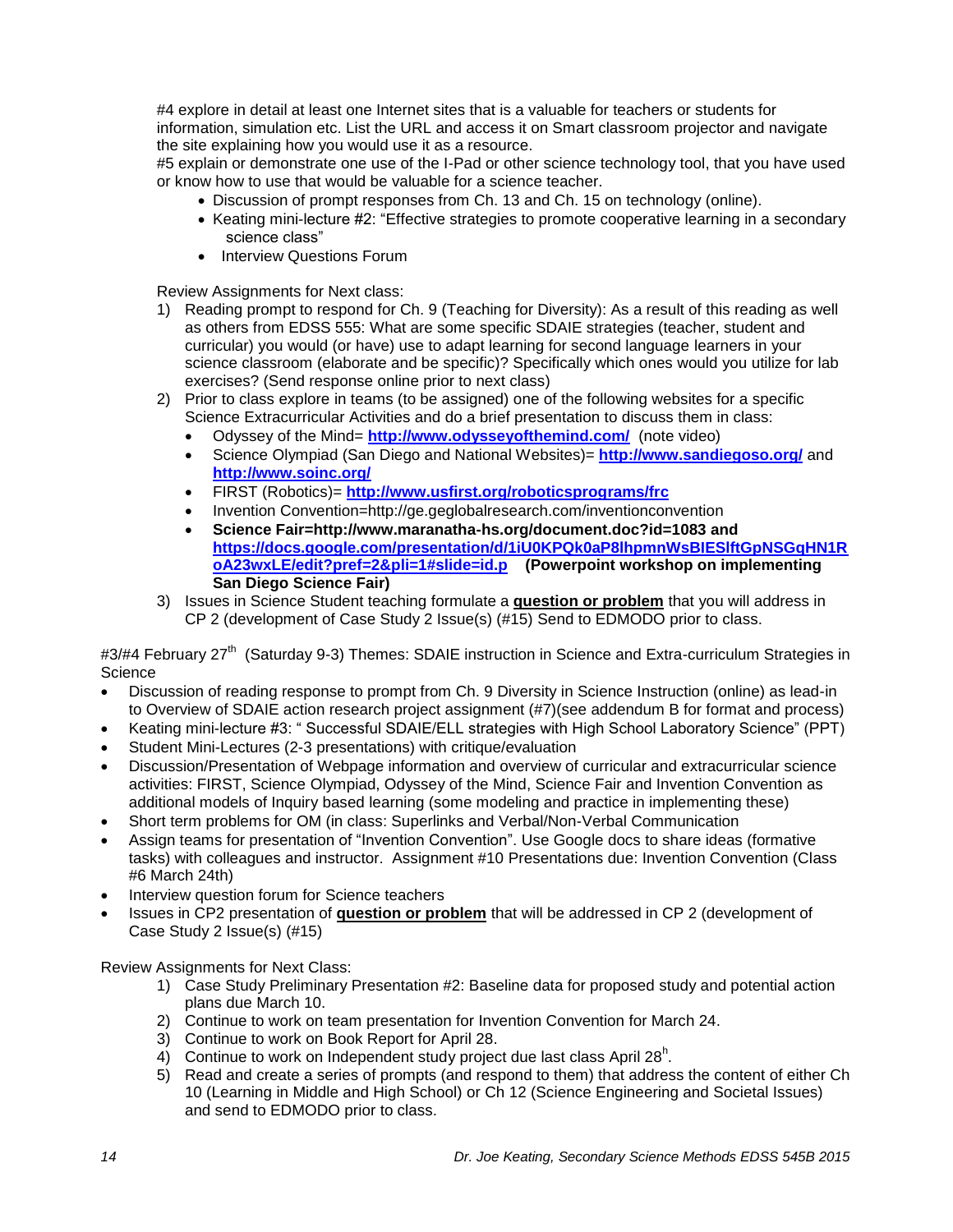#5 March 10th Thursday Theme: Using Action Research as a Science Teacher (Case Study CP 2)

- Mini-Lecture presentations (2)
- Case Study Preliminary Presentation #2 Baseline data and potential action plans Assignment (#15). Send to EDMODO prior to class
- Preliminary overview of lab sheets for the SDAIE vs. Traditional lab (show draft for both) plus your Action Research Proposal for this study (see addendum A in syllabus)
- Keating mini-lecture #4 "How to effectively implement Cooperative Learning in a Science Classroom"
- Discussion of Ch 10 (Learning in Middle and High School) and or Ch 12 (Science Engineering and Societal Issues)
- Interview Questions Forum

Review assignments for next class

- 1) Final report on SDAIE Lab Action Research Report (#7). Send to EDMODO prior to class.
- 2) Presentation of final group solutions for the Invention Convention
- 3) Preliminary discussion #3 on issues (CP2) #15: preliminary data from action plans. Send to EDMODO prior to class.
- 4) Book report written and oral presentation (overview and application to teaching). Send to EDMODO prior to class.

#6 March 24 (Thursday) Theme: Applying Enrichment and Extracurricular Programs to Science Teaching

- Preliminary report/discussion #3 on progress of Issues in Science Student teaching CP2 (#15): Preliminary data?
- Assignment #7 SDAIE vs. Traditional Lab (Action Research) Final Report/Presentation (See addendum A for format)
- Invention convention team final presentations
- Keating mini-lecture #4: "Teaching Science to a Heterogeneous Classroom (Differentiation in Science)"
- Mini-Lecture presentations (final 2)
- Interview Questions Forum

Review Assignments due for Class #9 (April 25<sup>th</sup>) Field Trip to Reuben Fleet Science Museum Web site information and lesson plans will be sent prior to field trip for review as part of the discussion the day of the field trip.

Review assignments due for last class #10 (April 30):

- Complete Independent Study/Open date assignment (#12) and send report to EDMODO prior to class.
- Continue to gather data for Issues in Science Teaching Final report #15 (See syllabus addendum C for Case Study format) due last class or later.

#7 Independent Study Assignment #12 (To be completed independently any time during the semester and reported during class #10)

#8/#9 TBA: Field Trip to a Formal Science Resource Community site (Safari Park and Beckman Center): Theme: Use of Community Resources in the Curriculum (Assignment #13)

- Educational Resources at museum (based on handouts/Webpages)
- In subject matter teams: Design a pre/ during/post lesson plan for an Animal Observation Study at the Safari Park t (final team written design made available to all via email)
- Complete Lab at the Beckman Center (Reflect with group)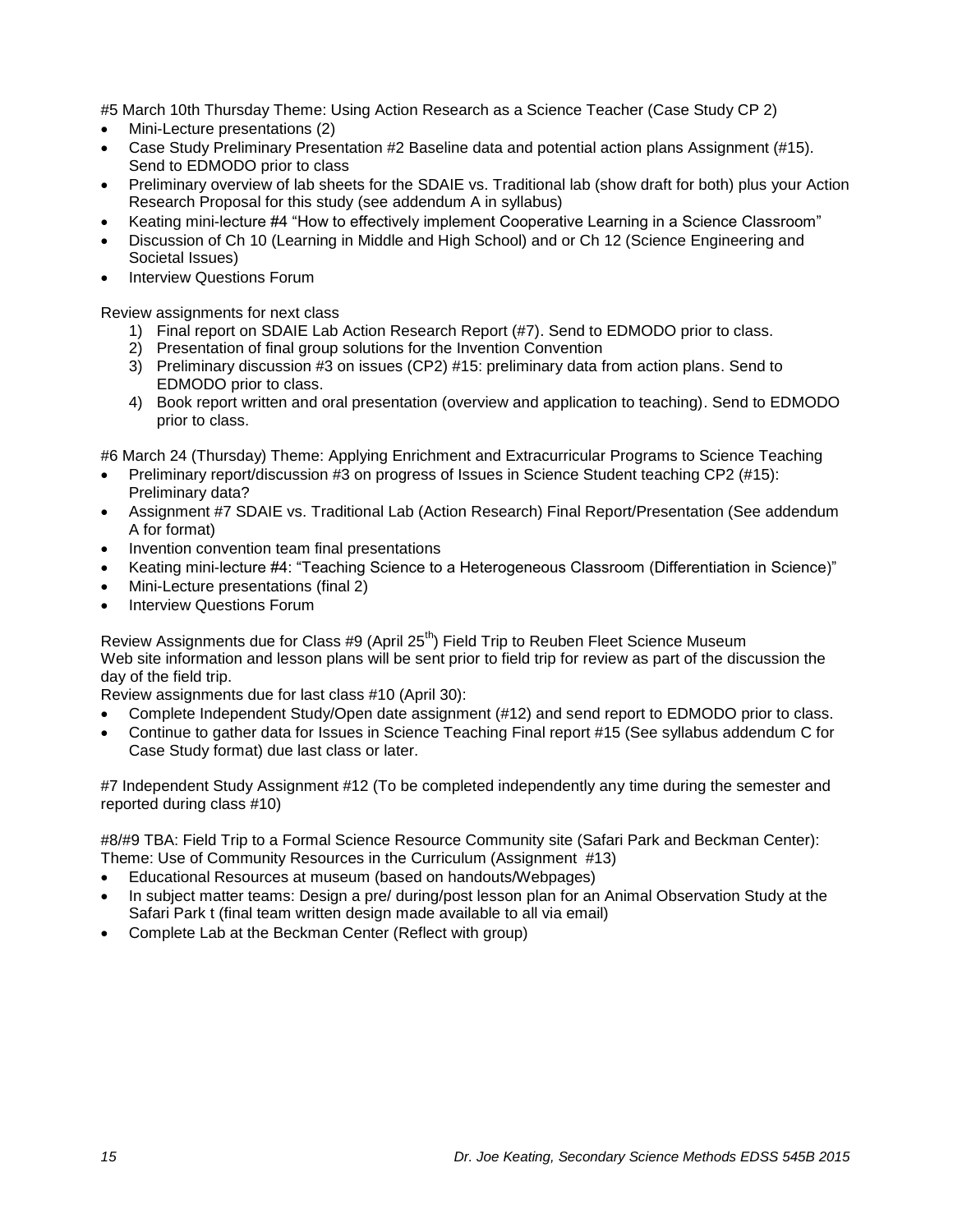#10 April 28 (Thursday) Theme: Using the Case Study Model of Action Research to assist in Solving Problems in Science Teaching

- Final or Preliminary Report: Issues in Science Student Teaching CP2. Assignment #15
- Independent Study presentation #12
- Book report presentations
- Interview Questions Forum
- Keating mini-lecture "Brain Research and how it informs teaching" (Brain Institute Conference and Brain Literature)
- Final evaluation of course: Review/Assessment/redesign of Graphic Organizer
- Instructor evaluations

## **ADDENDUM A ACTION RESEARCH**

<span id="page-15-0"></span>(Action Research Design Proposal/Final Report: Use with Assignment #7 SDAIE Lab Modifications) Similar to Case Study (with a more formal approach)

Action Research Project Design Proposal Plan

Purpose:

- 1) To apply the principles of action research in a teacher directed and designed project.
- 2) To model the concept of the teacher as a researcher.

Design Plan

**Problem:** (specifically what question(s) are you posing)

**Information:** (what are potential sources of background information related to your question(s). This literature review of your topic can assist you in more formally organizing both your questions and as a basis for formulating your research design. Although it is not part formally a part of this assignment to include this you have done a lot of informal background reading and discussion to inform you related to this topic.

**Hypothesis:** (based on background information and what do you predict will be the answer to the question). This may be stated in the form of a null hypothesis (ex. there will be no difference between method A and B in learning science concepts) or research question format (ex. students will learn science concepts better when using method A). Remember it is not so important that the data supports or refutes the hypothesis but rather that it (data) accurately justifies your conclusions.

**Experimental Design:** This section should include an overview describing **the nature of the type of research study** i.e. quantitative, qualitative (or both) as well as the general procedures which will guide you such as: any materials, instruments and techniques utilized **to gather data**; the **subjects** which will be the focus of the study; **time frame** for conducting the study; and methods used to **analyze data.** Remember to explain how you will attempt to control the critical variable of researcher effect with **triangulation techniques** (since in many cases you will be both the teacher and the researcher).

**Data/Results:** How will the data be represented? For example, will a journal be used, data tables constructed and or graphs produced? If statistical analysis, please specify.

**Conclusions:** Is the analysis of your data support, refute (or yield inconclusive results) related to your hypothesis? What inferences could you draw from the conclusions? What additional questions and research might your results suggest? What potential implications might your findings suggest (for your classroom or for learning and teaching in general)?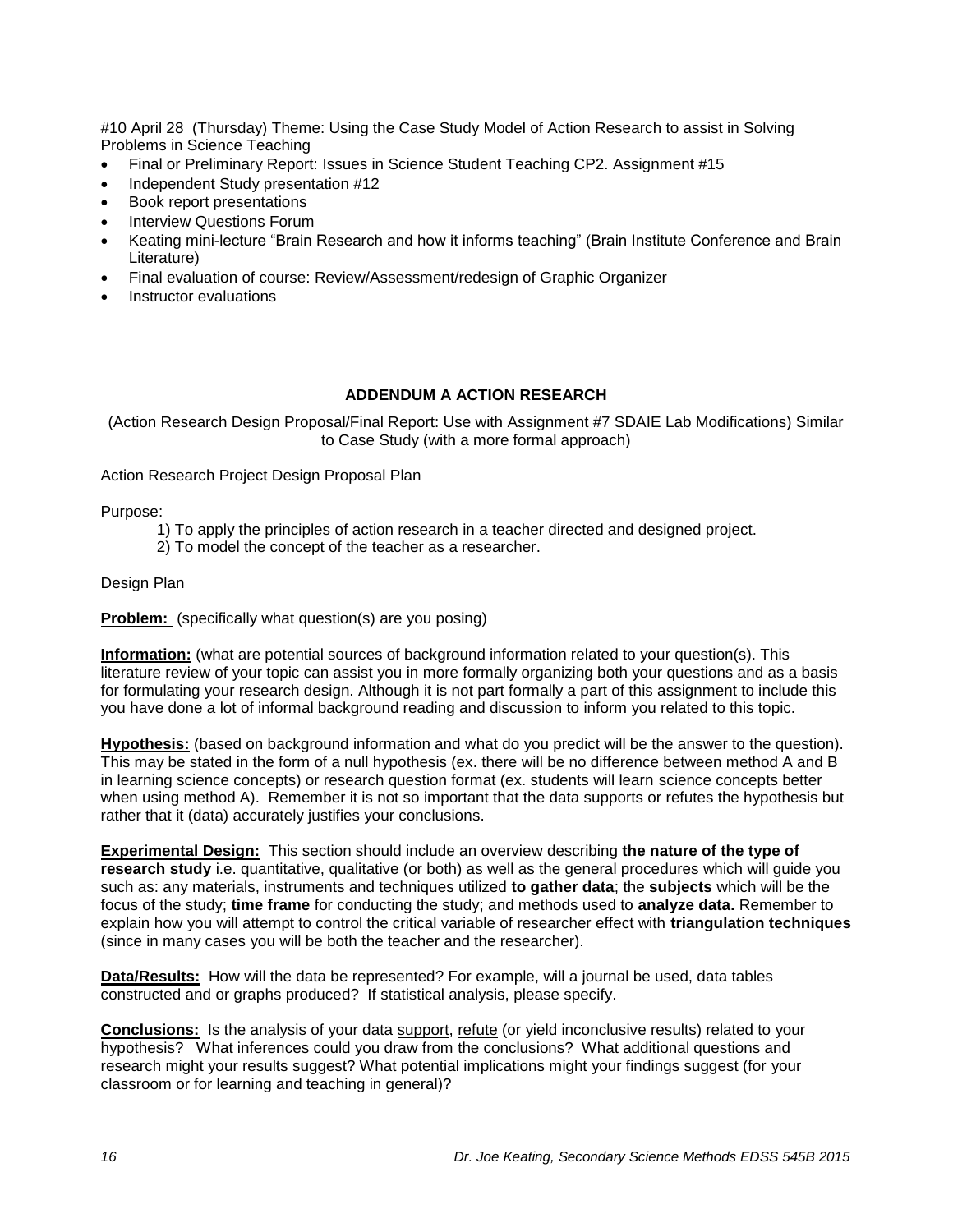# **ADDENDUM B CASE STUDY**

(Case Study Preliminary and Final Reports)

<span id="page-16-0"></span>Case Study (Action Research) Considerations for Assignment #15 Issues in Student Teaching

A case study is a formal but dynamic strategy of teacher led research (action research) that uses a collaborative process to problem solves some issue in education (in this case science education). Some generalized steps should include at a minimum at least the following preliminary steps leading to a final report:

- *1)* Identify a problem (Preliminary Report #1) what factors are inhibiting your ability to teach or the students' ability to learn. *It may take many forms such as: infrastructure: I room is too small to have laboratory type exercises; management: one of my students will not do any homework; teaching materials: I have no lab manuals and little materials; teaching strategies: I do not know how to deal academically with such a wide range of abilities in my class. ETC.*
- *2)* Brainstorm possible solutions i.e. Action Plans (treatment) and Data Collecting methods (*Preliminary Report #2)* based on general knowledge from classes, readings, master teachers and prior experiences. After you have discussed the issue with your colleagues and instructor get feedback and suggestions from them. *Ex. From infrastructure problem: swap rooms with another science teacher one day a week when they are not using the lab. This should be coordinated with the principal and based on state mandated requirements for safety in science laboratories. In terms of data collecting I would: observe student behavior in lab classroom compared to the regular; use a focus group of students discuss their perspective of this new space; compare results of lab/test scores pre and post this treatment.*
- 3) Propose an action plan with specific actions and a timeline (includes collecting baseline data*) Preliminary report #2*

Observe behavior, collect test scores etc. prior to changing rooms. For three weeks with plenty of warning to the students change rooms to use the lab. Identify additional problems this may create and propose changes. Use the baseline data to compare to data after the treatment. Note limiting and delimiting factors.

4) Ongoing collection of data from observations and responses to your plan Preliminary Report #3. Not you may decide to drop or add specific action plans based on preliminary findings.

Students took an extra five minutes to get to this lab so I said if they were on time this would result in a bonus of 5 pts on their lab report for at least the first three weeks. Also noted: there were less behavioral issues and more time on task. Lab scores increased 10% all compared to baseline data. Will see if it is possible to use twice a week.

5) Final Report should include discussion of 1-4 above in addition to the summary of the outcomes and implications from the findings of the Case Study. What were the successes and the challenges to the plan? What would you do in the future (steps) to improve on it? What have you learned from the study?

I would request an adequate lab space from the principal or whoever schedules a year prior. I would make a recommendation on which room might be a good fit for my curriculum and point out the state requirement for adequate space and safety for laboratory based science classes. I will make these recommendations supported by my final report, which included less classroom management issues, and higher achievement compared to baseline data.